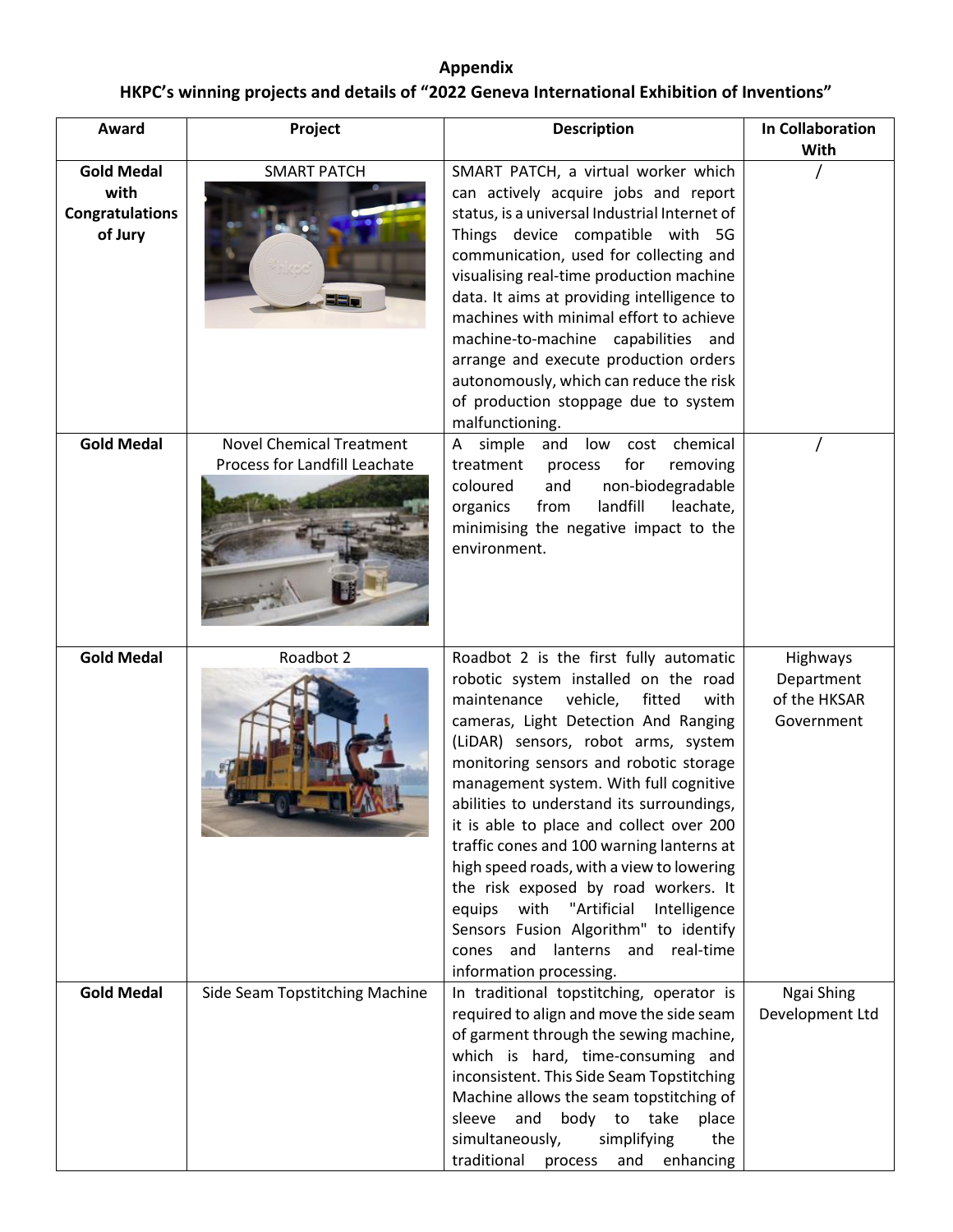|                     |                                                                                | productivity. With the help of gravity and<br>fluid mechanics, the sewing head is<br>canting 90° which enables the needle to<br>move parallel to the horizontal direction.<br>Overall production output is increased by<br>80% and yield rate is raised from 90% to<br>99%.                                                                                                                                                                                                                                                  |  |
|---------------------|--------------------------------------------------------------------------------|------------------------------------------------------------------------------------------------------------------------------------------------------------------------------------------------------------------------------------------------------------------------------------------------------------------------------------------------------------------------------------------------------------------------------------------------------------------------------------------------------------------------------|--|
| <b>Gold Medal</b>   | Multi-Metallic Sheet Accumulative<br>Roll Bonding and Stamping<br>Technologies | brand-new<br><b>This</b><br>stamping<br>sheet<br>production technology fabricates multi-<br>layer composite metallic sheet of<br>aluminum, copper, steel and other<br>metallic materials as one finished<br>product. Such sheets can be produced<br>for stamping of products with different<br>enhanced functional requirements. This<br>technology also offers higher flexibility in<br>bonding of different metallic materials<br>cost-effectiveness for in-house<br>and<br>batch production of composite alloy<br>sheets. |  |
| <b>Gold Medal</b>   | Multi-stage Plasma Polishing of<br>Metallic Object                             | This polishing process reduces the<br>surface roughness of metallic objects<br>with small features and high dimensional<br>tolerance, which can meet different<br>polishing<br>requirements<br>of<br>metallic<br>from<br>objects<br>industries.<br>across<br>Compared with traditional methods, this<br>invention is more efficient and achieves<br>better results. The polishing process will<br>not lead to dust explosion nor generate<br>highly concentrated wastewater.                                                 |  |
| <b>Gold Medal</b>   | Super Lightweight Magnesium-<br>Lithium Alloy                                  | This invention is for non-stop fabrication<br>of magnesium-lithium (Mg-Li) alloy ingot<br>in smelting furnace inside a glove box<br>under stable inert gas environment,<br>effectively avoiding element loss and<br>pollution. The super-lightweight Mg-Li<br>alloy has high strength, stiffness and<br>seismic performances that exceeds<br>conventional<br>potentially<br>alloys,<br>transforming aerospace, automobile,<br>medical and 3C industries.                                                                     |  |
| <b>Silver Medal</b> | Al Master                                                                      | With AI algorithm and deep learning<br>abilities, AI Master can learn the working<br>procedures from experienced mechanics<br>in automotive workshops, and guide the                                                                                                                                                                                                                                                                                                                                                         |  |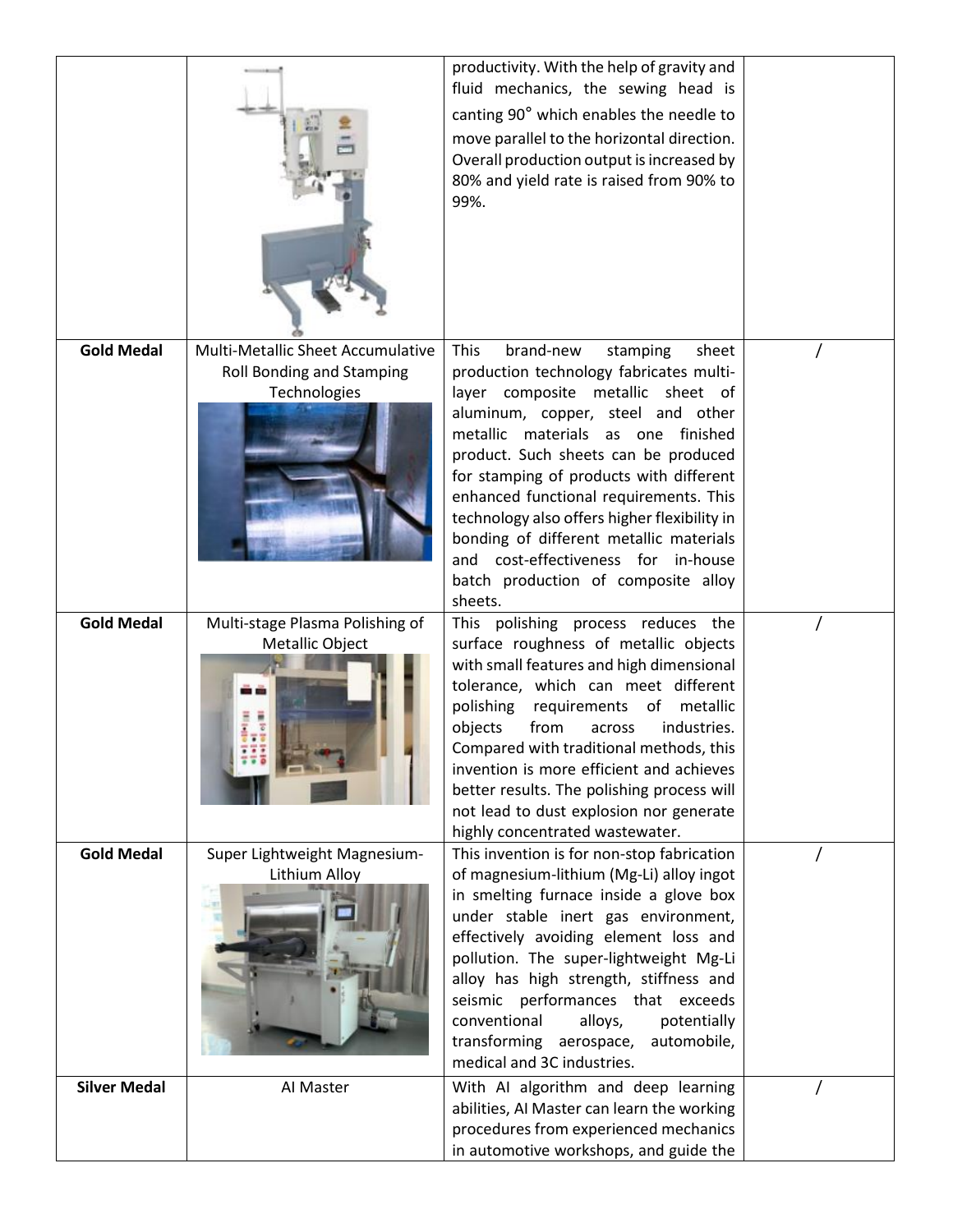| Smoke Remover for Chinese<br>Incense and Candle Burning<br>Smokeless Joss Paper | Metering System can improve the quality<br>of taxi service.<br>This cost-effective smoke removal device<br>eliminates 40% of suspended dust<br>particles generated from incense and<br>candle<br>burning.<br>It helps<br>reduce<br>environmental pollution, improve the air<br>quality inside temples, and at the same<br>time, maintain the traditional Chinese<br>ritual activities. Consuming little power,<br>the device is compact in size, easy to<br>install, and no bulky equipment is<br>required, making it suitable for Chinese<br>temples which lack space for installation. |                                                                                                                                                                                                                                                                                                                                       |
|---------------------------------------------------------------------------------|------------------------------------------------------------------------------------------------------------------------------------------------------------------------------------------------------------------------------------------------------------------------------------------------------------------------------------------------------------------------------------------------------------------------------------------------------------------------------------------------------------------------------------------------------------------------------------------|---------------------------------------------------------------------------------------------------------------------------------------------------------------------------------------------------------------------------------------------------------------------------------------------------------------------------------------|
|                                                                                 | This new type of joss paper, consisting of<br>recycled inorganic filler and burning aids,<br>burns 40% faster, releases much less<br>smoke and 20% less heat energy. It is<br>a more environmental-friendly solution                                                                                                                                                                                                                                                                                                                                                                     |                                                                                                                                                                                                                                                                                                                                       |
|                                                                                 | for sustaining traditional Chinese Festival<br>activities, amid causing less deterioration<br>to burning furnaces. It can be applied to<br>all paper products that are intended to<br>incinerated,<br>reducing<br>carbon<br>be<br>emission.                                                                                                                                                                                                                                                                                                                                              |                                                                                                                                                                                                                                                                                                                                       |
|                                                                                 | <b>Smart Taxi Metering System</b>                                                                                                                                                                                                                                                                                                                                                                                                                                                                                                                                                        | This is a one-stop system that integrates<br>smart taxi meter and cloud system for<br>taxi hailing, real-time route map, fleet<br>management, electronic payment and<br>receipts via an Internet of Things (IoT)<br>platform. Compared with the existing<br>taxi metre that only calculates and<br>records taxi fare, this Smart Taxi |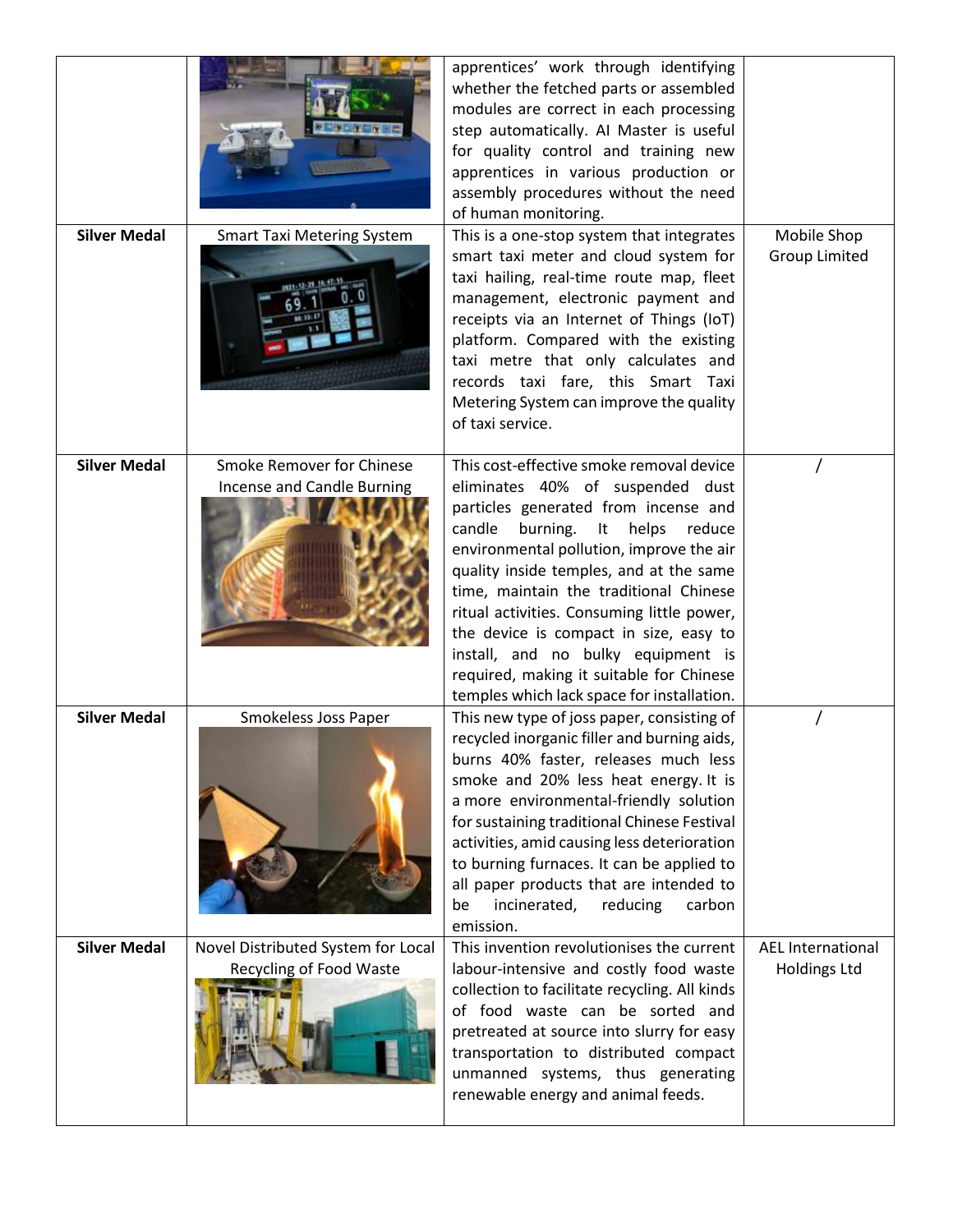| <b>Silver Medal</b> | Cold Plasma Disinfection System<br>for Extending Shelf Life of Fresh<br>Food | A non-destructive physical treatment<br>process to kill bacteria and spore on food<br>surface, which can effectively extend<br>shelf life of food by 100-300% in three<br>minutes<br>without<br>adding<br>any<br>preservatives.                                                                                                                                                                                                                                                                                                                                                                                                                                                                                                                                                                                                                                                                                                                                                                                                                                                                                       |                                                                                                                                    |
|---------------------|------------------------------------------------------------------------------|-----------------------------------------------------------------------------------------------------------------------------------------------------------------------------------------------------------------------------------------------------------------------------------------------------------------------------------------------------------------------------------------------------------------------------------------------------------------------------------------------------------------------------------------------------------------------------------------------------------------------------------------------------------------------------------------------------------------------------------------------------------------------------------------------------------------------------------------------------------------------------------------------------------------------------------------------------------------------------------------------------------------------------------------------------------------------------------------------------------------------|------------------------------------------------------------------------------------------------------------------------------------|
| <b>Silver Medal</b> | 3S Tunnel Defect Inspector                                                   | "3S Tunnel Defect Inspector" is the first<br>tunnel inspection system based on drone<br>on-board<br>and<br>ΑI<br>processing<br>technologies. Bringing digital upgrade to<br>tunnel inspection, it enables engineers to<br>conduct defect inspections on tunnel<br>linings in a safe and intelligent manner.<br>"3S" refers to "Safe", "Smart" and "on-<br>Site". The system eliminates the need to<br>set up extensive working platforms<br>required<br>by<br>conventional<br>visual<br>inspections, leading to significant savings<br>in time and space requirement, in<br>addition to substantial enhancement in<br>efficiency<br>precision,<br>safety,<br>and<br>operation flexibility. Furthermore, the<br>system automatically generates digital<br>defect reports for digitalisation of the<br>entire inspection process, facilitating<br>future asset management.<br>The "3S<br>Tunnel Defect Inspector" was developed<br>and has been successfully applied in the<br>Trunk Road T2 and Cha Kwo Ling Tunnel<br>project managed by the Civil Engineering<br>and Development Department of the<br>Hong Kong SAR. | <b>Civil Engineering</b><br>and Development<br>Department<br>of the HKSAR<br>Government<br>and<br>Hyder-Meinhardt<br>Joint Venture |
| <b>Silver Medal</b> | MY-O-Analyzer (My-Optical-<br>Analyzer)                                      | This invention is a tailor-made smart<br>eyewear for children to monitor their<br>viewing habits and myopia risk factors,<br>thus slowing down children's myopia<br>Through<br>progression.<br>this<br>smart<br>eyewear, data such as reading distance,<br>lightness and darkness, and head angle<br>status can be collected and stored in a<br>cloud database for future analysis. This<br>invention also adopts special hinge<br>design, making it flexible and easy to<br>merge with any children's glasses.                                                                                                                                                                                                                                                                                                                                                                                                                                                                                                                                                                                                       | The Chinese<br>University of Hong<br>Kong                                                                                          |
| <b>Silver Medal</b> | <b>Automatic Multifunctional Road</b><br>Maintenance Robot                   | This invention is a fully automated, highly<br>efficient and multipurpose Artificial<br>Intelligence (AI) robot, for handling road<br>maintenance work. Supporting both                                                                                                                                                                                                                                                                                                                                                                                                                                                                                                                                                                                                                                                                                                                                                                                                                                                                                                                                               | Wah For<br>Development Ltd                                                                                                         |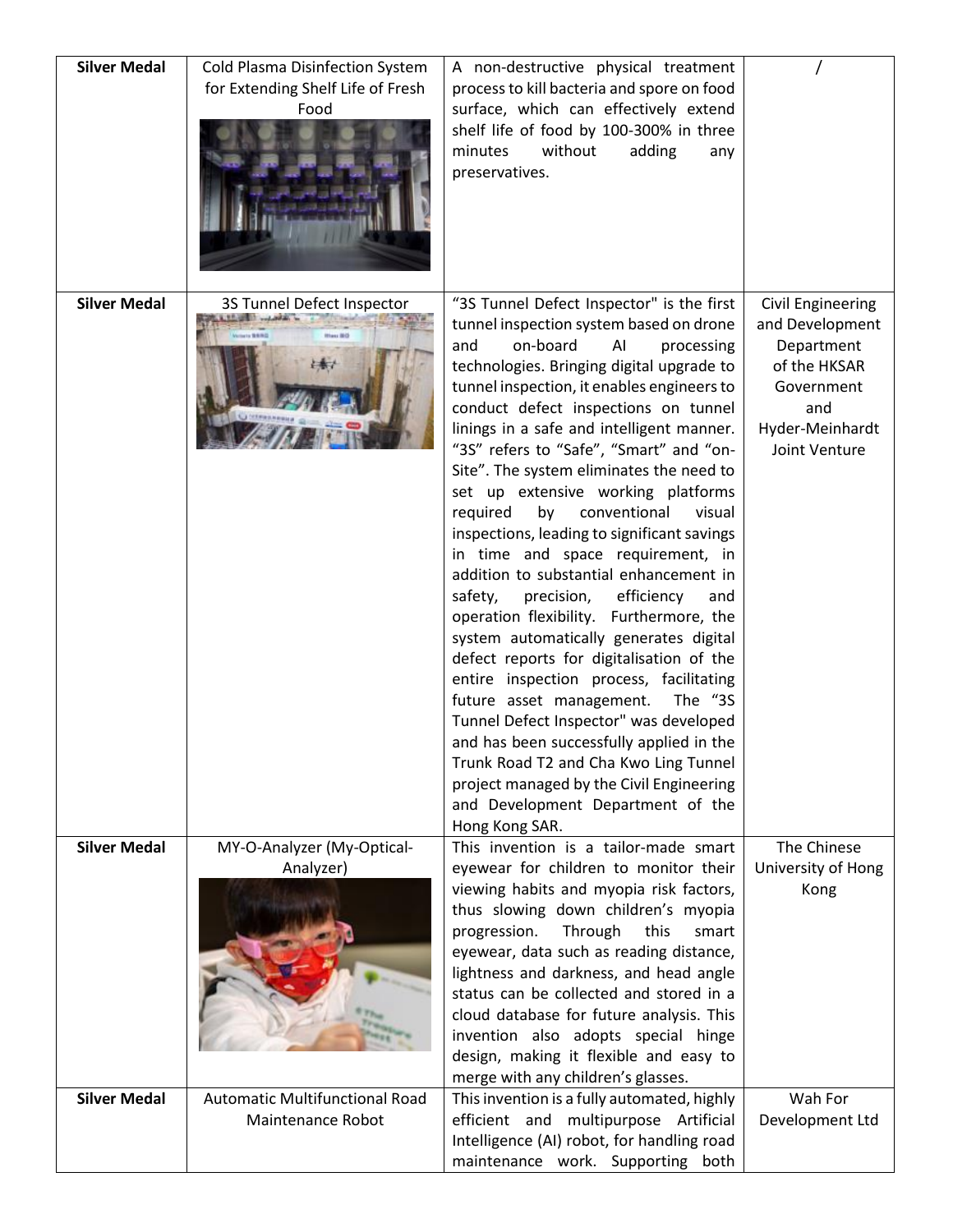| <b>Silver Medal</b> |                                                                | automatic and 5G teleoperation modes,<br>this Robot can perform intensive road<br>cleaning, obstacles removing, asphalt<br>paving, pavement striping and painting.<br>It is equipped with object sensors for<br>identifying damaged pavement and<br>obstacles, as well as striping pavement<br>properly.                                                                                                                                                                                                                                                                                                                          | Electrical and                                                                                                         |
|---------------------|----------------------------------------------------------------|-----------------------------------------------------------------------------------------------------------------------------------------------------------------------------------------------------------------------------------------------------------------------------------------------------------------------------------------------------------------------------------------------------------------------------------------------------------------------------------------------------------------------------------------------------------------------------------------------------------------------------------|------------------------------------------------------------------------------------------------------------------------|
|                     | Smart Wireless Nurse-call System                               | The portable and compact-sized Smart<br>Wireless Nurse-call System has unique<br>advantages with long-lasting battery and<br>minimum delay times to ensure steady<br>and long range signal transmission in<br>hospital environment. It fulfils the<br>stringent electromagnetic compatibility<br>standard and the test requirements as<br>stipulated<br>by the Office of the<br>Communications Authority.                                                                                                                                                                                                                         | Mechanical<br><b>Services</b><br>Department<br>of the HKSAR<br>Government<br>and<br>Weltek<br>Technologies Co.<br>Ltd. |
| <b>Silver Medal</b> | KetoMetrics - High Performance<br>Fat Loss Management Solution | KetoMetrics is a<br>handheld<br>high-<br>performance breath ketone analyser<br>providing precise ketone measures to<br>monitor rate of fat loss and assist over-<br>weight people in planning healthy diets,<br>as an effort to support the control of<br>global obesity epidemic. Powered by<br>patented photonic sensing technology, it<br>provides quick measurement with only<br>one breath in a convenient and effective<br>process. Its pairing App generates tailor-<br>made reports for getting optimal insights<br>on how the users' diet and lifestyle affect<br>ketone levels.                                         | <b>AusMed Global</b><br>Limited                                                                                        |
| <b>Silver Medal</b> | Al for Metal Fracture Analysis<br>System                       | This is an AI metal fracture analysis<br>system which provides an effective and<br>fast way for preliminary analysis of metal<br>fracture parts. This solution analyses a<br>metal fracture image through a complete<br>AI image analysis technology, which can<br>reduce human errors caused by long<br>working hours or fatigue. This invention<br>can quickly determine the type of metal<br>fracture failure by AI in 15 seconds or<br>less, reducing the time and cost of metal<br>fracture failure analysis by 50% while<br>achieving a<br>quality,<br>reliable<br>and<br>standardised fatigue fracture analysis<br>result. |                                                                                                                        |
| <b>Silver Medal</b> | <b>Advanced Dual Laser Polishing</b>                           | Advanced Dual Laser Polishing is the eco-<br>cost-effective<br>friendly,<br>and<br>rapid<br>polishing process that can reach various<br>roughness<br>requirements.<br><b>This</b><br>technology is capable of polishing<br>complex geometry, micro-feature and                                                                                                                                                                                                                                                                                                                                                                    |                                                                                                                        |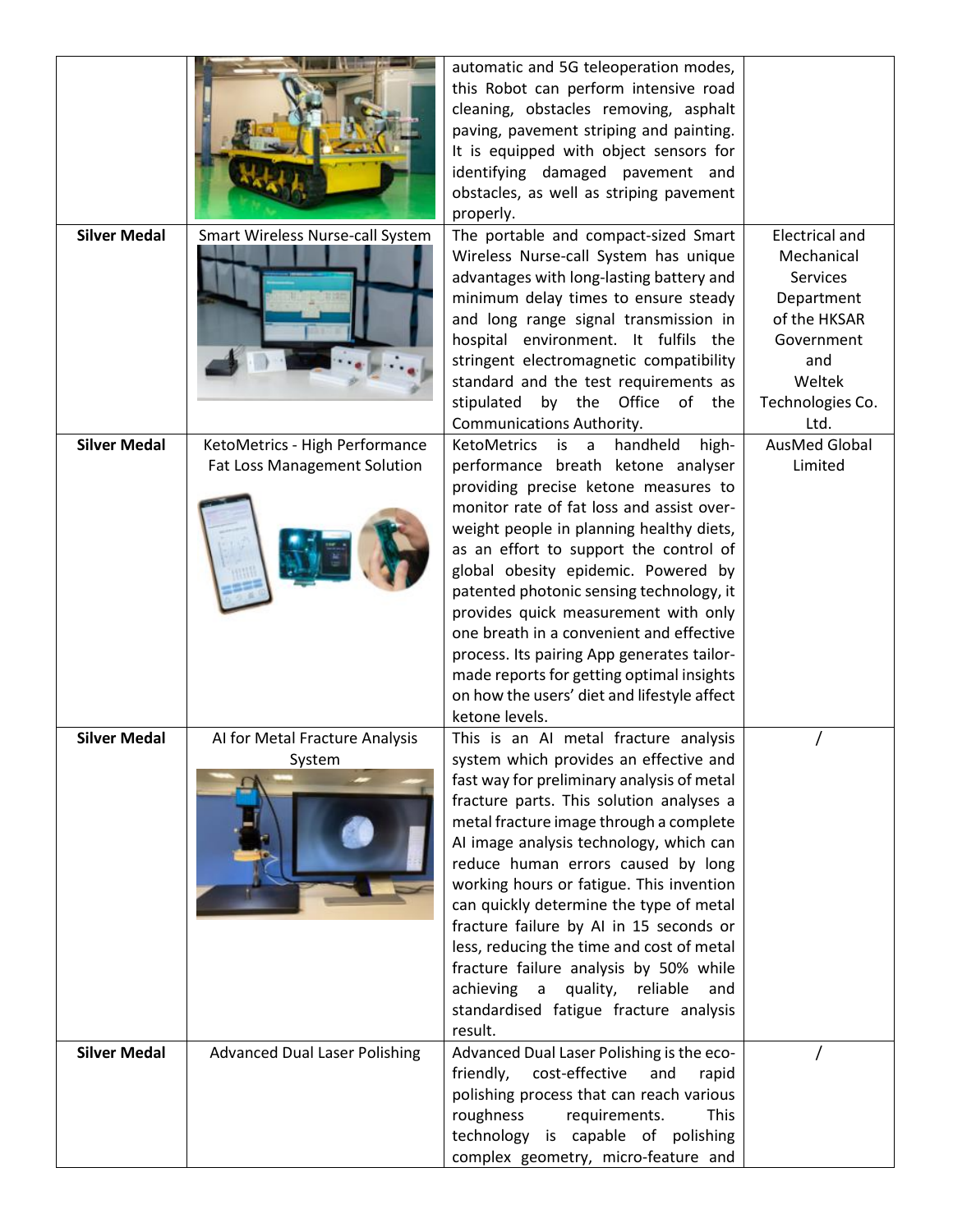|                     |                                                                                                | textured surface with high accuracy and<br>repeatability.                                                                                                                                                                                                                                                                                                                                                                                                                                                                                                                                                                                                                                |                                   |
|---------------------|------------------------------------------------------------------------------------------------|------------------------------------------------------------------------------------------------------------------------------------------------------------------------------------------------------------------------------------------------------------------------------------------------------------------------------------------------------------------------------------------------------------------------------------------------------------------------------------------------------------------------------------------------------------------------------------------------------------------------------------------------------------------------------------------|-----------------------------------|
| <b>Silver Medal</b> | Low Temperature Metal-Plastic<br><b>Overmoulding Technology</b>                                | This technology is a one-step production<br>process to produce plastic parts with<br>complicated conductive metal path in a<br>single cycle, which can effectively reduce<br>production and hardware setup costs. It<br>offers<br>higher<br>flexibility<br>also<br>and<br>functionality in product design with<br>more complicated 3D conductive path.                                                                                                                                                                                                                                                                                                                                   |                                   |
| <b>Silver Medal</b> | Refill Friction Stir Spot Welding<br><b>Technologies for Dissimilar</b><br>Materials           | Refill<br>friction<br>stir<br>spot<br>welding<br>technologies are a cost-effective, high<br>quality and reliable in-house vehicle,<br>airplane,<br>construction,<br>other<br>and<br>industrial<br>welding<br>components<br>technology<br>for joining<br>dissimilar<br>lightweight materials sheets of carbon-<br>fibre-reinforced polymers, aluminium,<br>steel and plastics. The joining of<br>dissimilar materials can enhance the<br>reliability and quality of the joint, make<br>vehicle components lighter with much<br>higher strength, fatigue resistance, anti-<br>corrosion properties, longer service life,<br>and contribute to fuel-saving and<br>environmental protection. |                                   |
| <b>Silver Medal</b> | Robolift - a platform for robots<br>for working in multi-storey<br>buildings                   | developed<br>Robocore<br>Jointly<br>with<br>Technology Limited,<br>Robolift is a<br>that<br>universal<br>platform<br>enables<br>Automated Guided Vehicles<br>(AGVs),<br>service robots or moving equipment to<br>operate lifts of different brands or<br>models<br>simultaneously<br>and<br>with<br>autonomously<br>minimal<br>modifications on the control system.<br>technology<br>wireless<br>Using<br>and<br>barometric pressure sensor, it offers a<br>cost-effective solution for the movement<br>of AGVs in multi-storey buildings without<br>the need for significant retrofitting of<br>existing lifts.                                                                         | Robocore<br>Technology<br>Limited |
| <b>Silver Medal</b> | FitEasy - Al Assisted Virtual Fitting<br>Mobile App for People with<br><b>Reduced Mobility</b> | FitEasy is an Al-assisted virtual clothes<br>fitting mobile app designed specifically<br>for people with reduced mobility to find<br>their favourite adaptive clothes and<br>wearing styles anytime, anywhere. Using<br>AI face swap technology together with<br>data analysis, it enables people with                                                                                                                                                                                                                                                                                                                                                                                   |                                   |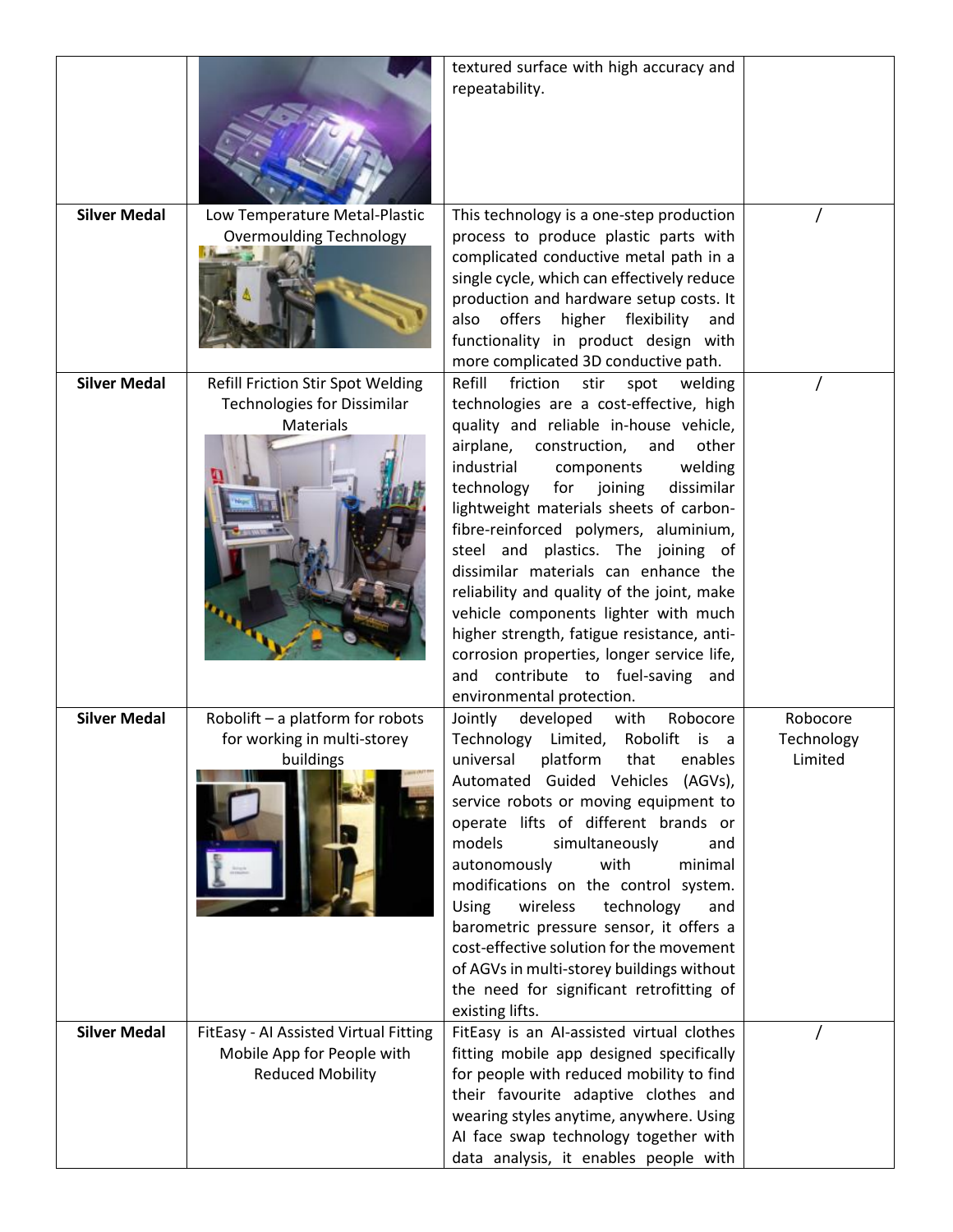|                     |                                | reduced mobility to enjoy greater access<br>to adaptive clothing and fitting without<br>space limitation and raises the profile of<br>related<br>industry<br>and<br>the<br>public<br>awareness of the issues of the group.                                                                                                                                                                                                                                                                                                         |                                                                      |
|---------------------|--------------------------------|------------------------------------------------------------------------------------------------------------------------------------------------------------------------------------------------------------------------------------------------------------------------------------------------------------------------------------------------------------------------------------------------------------------------------------------------------------------------------------------------------------------------------------|----------------------------------------------------------------------|
| <b>Silver Medal</b> | Fast Heat Dissipation and Low  | <b>This</b><br>invention<br>for                                                                                                                                                                                                                                                                                                                                                                                                                                                                                                    |                                                                      |
|                     | Thermal Expansion Aluminum-    | is<br>preparing<br>Aluminum-Silicon-Graphite<br>flake                                                                                                                                                                                                                                                                                                                                                                                                                                                                              |                                                                      |
|                     | Silicon-Graphite Composite     | composite<br>with<br>thermal<br>high                                                                                                                                                                                                                                                                                                                                                                                                                                                                                               |                                                                      |
|                     |                                | conductivity and low thermal expansion,<br>by vacuum hot-press sintering in argon<br>atmosphere. The invention can be widely<br>used in thermal management systems of<br>automobile,<br>electronic<br>packaging<br>devices, high power microelectronic<br>equipment, and 5G communications<br>products.                                                                                                                                                                                                                            |                                                                      |
| <b>Silver Medal</b> | Intelligent Foam Removal Robot | This innovation is the first of its kind for<br>resolving a widespread and decades long<br>issue of biological foaming in the<br>wastewater<br>treatment<br>industry<br>worldwide. The robot has been featured<br>with an AI video analytic system for foam<br>classification and tracing. With a series<br>of smart control for fully autonomous<br>operation and tailor made defoaming<br>mechanism, this invention performs<br>effectively in foam removal which can<br>minimize water consumption<br>and<br>manpower resource. | <b>Drainage Services</b><br>Department<br>of the HKSAR<br>Government |
| <b>Bronze Medal</b> | 5G Remote Driving Control      | This is the first 5G tele-driving application<br>in Hong Kong for an autonomous vehicle.<br>Utilising<br>the<br>advantages<br>of<br>5G<br>technology, including low latency and<br>ultra-high bandwidth, it enables tele-<br>driving by real-time high-resolution<br>video transmission from the vehicle.<br>Compatible with various 5G bandwidths<br>(3.5GHz / 4.9GHz / 26-28GHz), the driver<br>can control the vehicle in a faraway<br>simulator, while enjoying a reliable and                                                 |                                                                      |
|                     |                                | realistic remote driving experience.                                                                                                                                                                                                                                                                                                                                                                                                                                                                                               |                                                                      |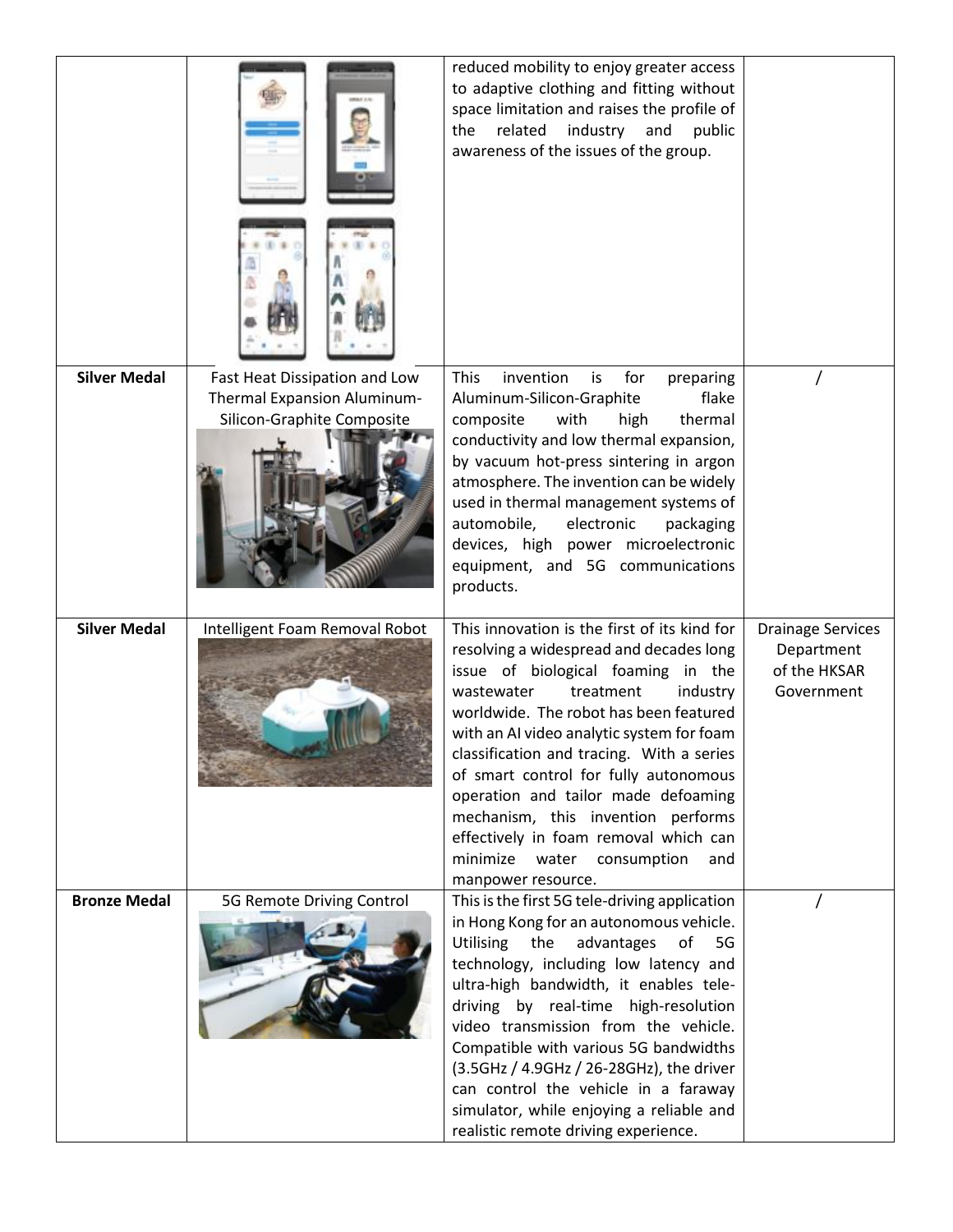| <b>Bronze Medal</b> | Drowsiness-Fighter                                                                                                                 | Drowsiness-Fighter is a novel drowsiness<br>detection embedded system based on<br>dedicated AI deep-learning algorithm<br>and sensor fusion technology for real-<br>time detection of the driver's drowsiness<br>behaviours (such as eye close, yawning,<br>nodding). Audio alerts will be issued to<br>drowsy drivers to avoid potential<br>accidents. It is a low-cost, low-power and<br>easy-to-install solution which can be<br>applied to any vehicles.                                                                                                                                                                                                                                                                    |                                                 |
|---------------------|------------------------------------------------------------------------------------------------------------------------------------|---------------------------------------------------------------------------------------------------------------------------------------------------------------------------------------------------------------------------------------------------------------------------------------------------------------------------------------------------------------------------------------------------------------------------------------------------------------------------------------------------------------------------------------------------------------------------------------------------------------------------------------------------------------------------------------------------------------------------------|-------------------------------------------------|
| <b>Bronze Medal</b> | Radar Vision                                                                                                                       | This is the first AI-enhanced robotic<br>vision system in Hong Kong based on<br>advanced 79GHz radar signal and AI<br>imaging algorithm. It provides real-time<br>complete information (speed, distance,<br>type, location and size) of multiple<br>detected objects in front of a vehicle.<br>Timely and precise warning can be issued<br>prior to a possible collision for improving<br>road safety. This low-cost solution can<br>work under bad weather conditions and<br>can be easily installed in different types<br>of vehicles.                                                                                                                                                                                        |                                                 |
| <b>Bronze Medal</b> | Red Light Violation Prediction<br>System using Image Processing                                                                    | It is a roadside collision warning system<br>utilising edge computing, imaging AI and<br>Vehicle-to-Everything (V2X) technologies<br>to detect red light violation cases at a<br>signalised intersection. Low-cost and<br>easy to set up, the system needs only an<br>edge AI enabled camera to precisely<br>recognise different types of vehicles near<br>the crossroad and compute the vehicles'<br>distance- and time-to-stopline, as well as<br>broadcasting the alerts via the roadside<br>unit and on-board unit.                                                                                                                                                                                                         |                                                 |
| <b>Bronze Medal</b> | An Intelligent System for<br><b>Complicated Packaging of</b><br><b>Traditional Chinese Medicinal Oil</b><br>in Compliance with GMP | <b>This</b><br>pioneer automated<br>packaging<br>system with intelligent control software<br>for Chinese medicine products adopts<br>visualised<br>system<br>and<br>high-speed<br>packaging modules.<br>It performs as a<br>novel wrapping method to imitate the<br>cumbersome<br>handcraft<br>packaging<br>technique precisely, suit diverse kinds of<br>packaging requirements in terms of<br>materials and sizing, and comply with<br>strict GMP regulatory requirements. This<br>system helps maintain the business<br>image of over a century history with its<br>well-recognised package design. It also<br>lifts productivity while reducing the use<br>of labour by 63%, alleviating the shortage<br>of skilful labour. | Po Sum On<br><b>Medicine Factory</b><br>Limited |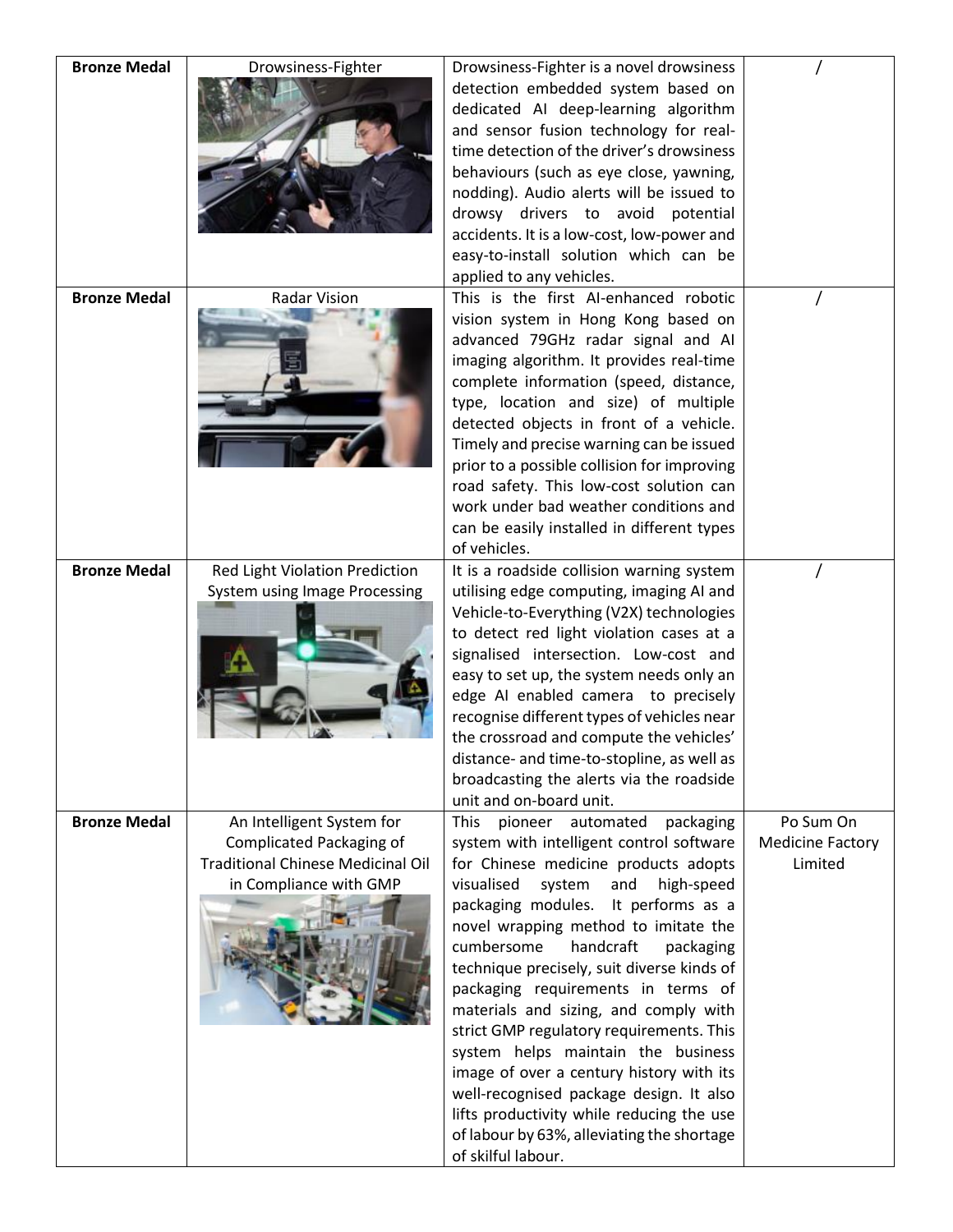| <b>Bronze Medal</b> | Highly Efficient High Pressure<br>Extraction System for Food and<br><b>Healthy Food</b>                                 | This high pressure extraction process<br>enables the extraction of bioactive<br>compounds with high yield, from a range<br>of health food, including the Chinese<br>medicinal<br>mushroom Lingzhi spore<br>breaking.<br>novel<br><b>This</b><br>methodology<br>enhances the extraction rate of bioactive<br>compound by up to 200% compared to<br>solvent extraction, and achieves Lingzhi<br>spore breaking rate of up to 95%.                                                                     |                                             |
|---------------------|-------------------------------------------------------------------------------------------------------------------------|-----------------------------------------------------------------------------------------------------------------------------------------------------------------------------------------------------------------------------------------------------------------------------------------------------------------------------------------------------------------------------------------------------------------------------------------------------------------------------------------------------|---------------------------------------------|
| <b>Bronze Medal</b> | An Intelligent Fine Chinese Tea<br><b>Practitioner Robot</b>                                                            | This robot replicates tea steeping<br>techniques and tea determination skills<br>of tea practitioners as well as different<br>steeping recipes with the application of<br>perception<br>Artificial<br>sensors<br>and<br>Intelligence (AI).                                                                                                                                                                                                                                                          | Fook Ming Tong                              |
| <b>Bronze Medal</b> | 3D Cap Logo Printer                                                                                                     | This invention is designed to meet the<br>small-scale<br>demand<br>for<br>instant<br>customised logo cap production via<br>direct 3D cap logo printing system, thus<br>saving cost and minimising waste. This<br>new system utilises cap positioning<br>technology to identify the exact position<br>and flatten the cap surface for printing. It<br>also has triple extruder configuration for<br>producing multi-colour and 3-layer prints<br>with the use of highly-adhesive PCL 3D<br>filament. | Mainland<br>Headwear<br><b>Holdings Ltd</b> |
| <b>Bronze Medal</b> | The Universal Elgorithm: A Vision-<br>based AI Algorithm for Robot-<br><b>Elevator Interaction</b><br>2/F<br>1/F<br>G/F | The Universal Elgorithm, which means<br>"Elevator" and "Algorithm", is a vision-<br>based Artificial Intelligence (AI) Elevator<br>Control System for realising a passenger-<br>friendly and safe elevator ride through<br>wireless connection. The system can<br>detect the motion of elevator via AI,<br>thereby alerting pedestrians nearby with<br>visual and audible cues.                                                                                                                     |                                             |
| <b>Bronze Medal</b> | Smart Egg Waffle Making Robot                                                                                           | This is the first automated egg waffle<br>making robot in the world which<br>enhances the overall productivity and                                                                                                                                                                                                                                                                                                                                                                                  | HK Streets Eat Ltd                          |